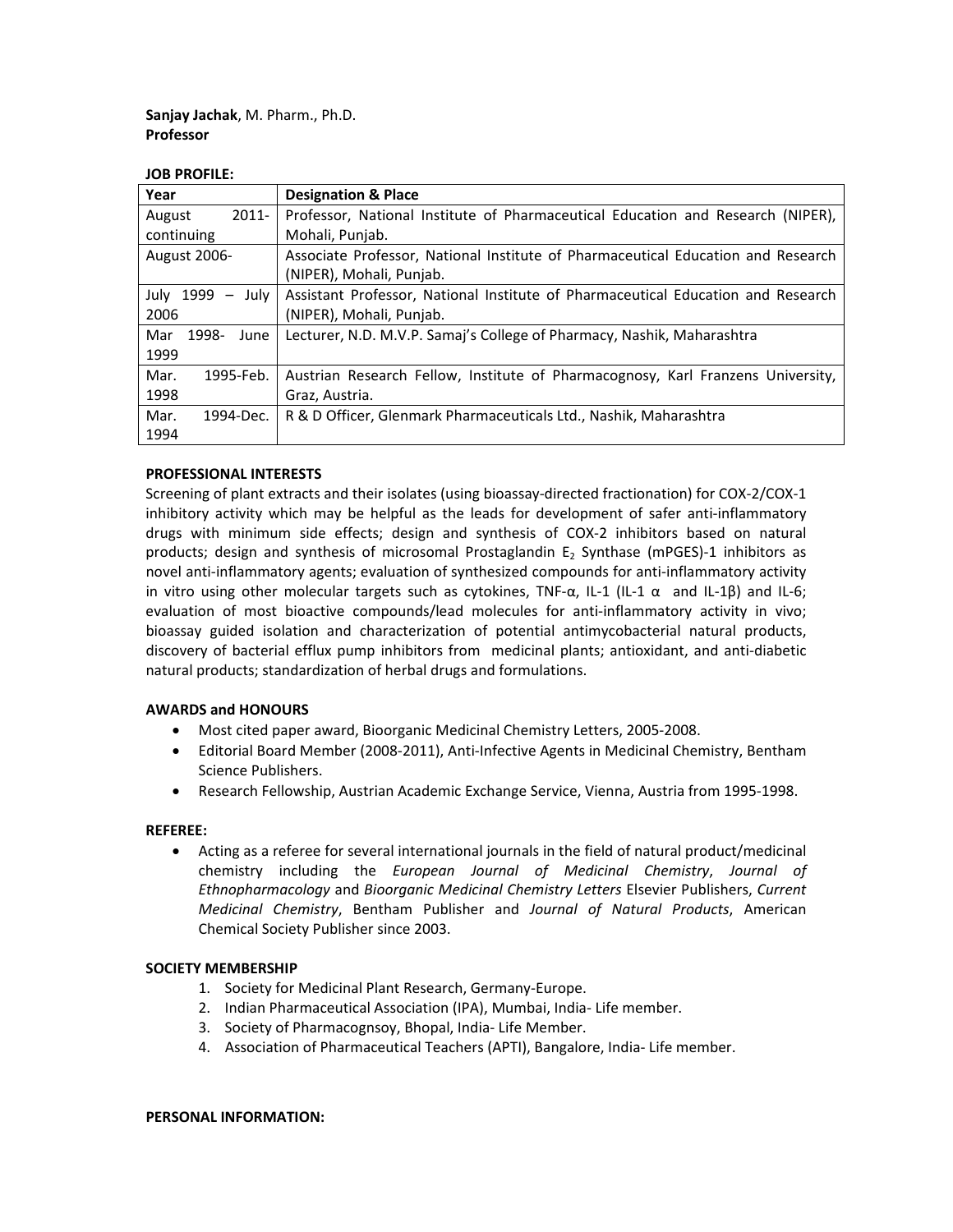- Date of Birth : 11/09/1971.
- Nationality : Indian.
- Languages known : English, German, Hindi, Marathi.

# **PROJECTS HANDLED:**

- Completed 1 research project as PI, funded by CSIR, New Delhi.
- Completed 2 research projects as Co-I funded by Deptt. of AYUSH, Ministry of Health and Family Welfare, Govt. of India, New Delhi and DBT, Govt. of India, New Delhi.
- Completed 2 research projects as Co-I funded by in 2 Department of Pharmaceuticals, Ministry of Chemicals and Fertilizers, Govt. of India, New Delhi, India.

## **ADVISORY AND RESEARCH CONSULTANCY TO PHARMA INDUSTRY**

- Vedic Life Sciences, Mumbai
- Dozo Laboratories, Mohali

## **GUIDANCE TO STUDENTS**

- Ph.D.: **07 (3 completed, 4 registered)**
- Master students: **45**

## **ADDITIONAL POSITION HELD**

- Associate Dean, NIPER‐SAS Nagar (2011‐12)
- In‐charge, **Small & Medium Pharmaceutical Industry Centre** (SMPIC) at NIPER‐SAS Nagar (2010‐2011).

#### **INVITED LECTURES:**

- Delivered more than **50** invited lectures in Conferences/Training courses at Institutes/Universities.
- Delivered an invited keynote lecture at the  $55<sup>th</sup>$  International Congress and Annual Meeting of the Society for Medicinal Plant Research, Sept. 2‐6, 2007, Graz, Austria.

## **PUBLICATIONS:**

## **Patents:**

- 1. **Sanjay M. Jachak**, Uma Ramachandran, Alka Mital, Krishnamoorty Srinivasan, Poduri Rama Rao, Chaman Lal Kaul. **'Naphthoquinones as Antidiabetic Agents'**, Indian WTO Patent Application No. 669/DEL/2004. Granted on 31‐03‐2008.
- 2. C. Selvam, **Sanjay M. Jachak**, R. Thilagavathi and Asit K. Chakraborti. '**Novel Anti‐ inflammatory** and **Antioxidant Agents'**, Indian WTO Patent Application No. 1704/DEL/2004 dated 09‐09‐2004.
- 3. Selvam, **Sanjay M. Jachak**, Gnana Oli R., K. K. Bhutani. **'New anti‐inflammatory compounds from** *Indigofera aspalathoides***',** Indian WTO Patent Application No. 1489/DEL/2003 dated 28‐11‐2003.

## **Research papers:**

- 1. Roy SK, Bairwa K, Grover J, Srivastava A, Jachak SM. Determination of negundoside and agnuside in *Vitex negundo* by qNMR and method validation. *J. Anal. Chem.* **2014,** accepted.
- 2. Grover J, Kumar V, Singh V, Sobhia ME, Jachak SM. Synthesis, biological evaluation and docking analysis of 3‐Methyl‐1‐phenylchromeno[4,3‐*c*]pyrazol‐4(1*H*)‐ones as potential cyclooxygenase (COX)‐2 inhibitors. *Bioorg. Med. Chem. Lett.* **2014**, *24*, 4638‐4642 (DOI: 10.1016/j.bmcl.2014.08.050).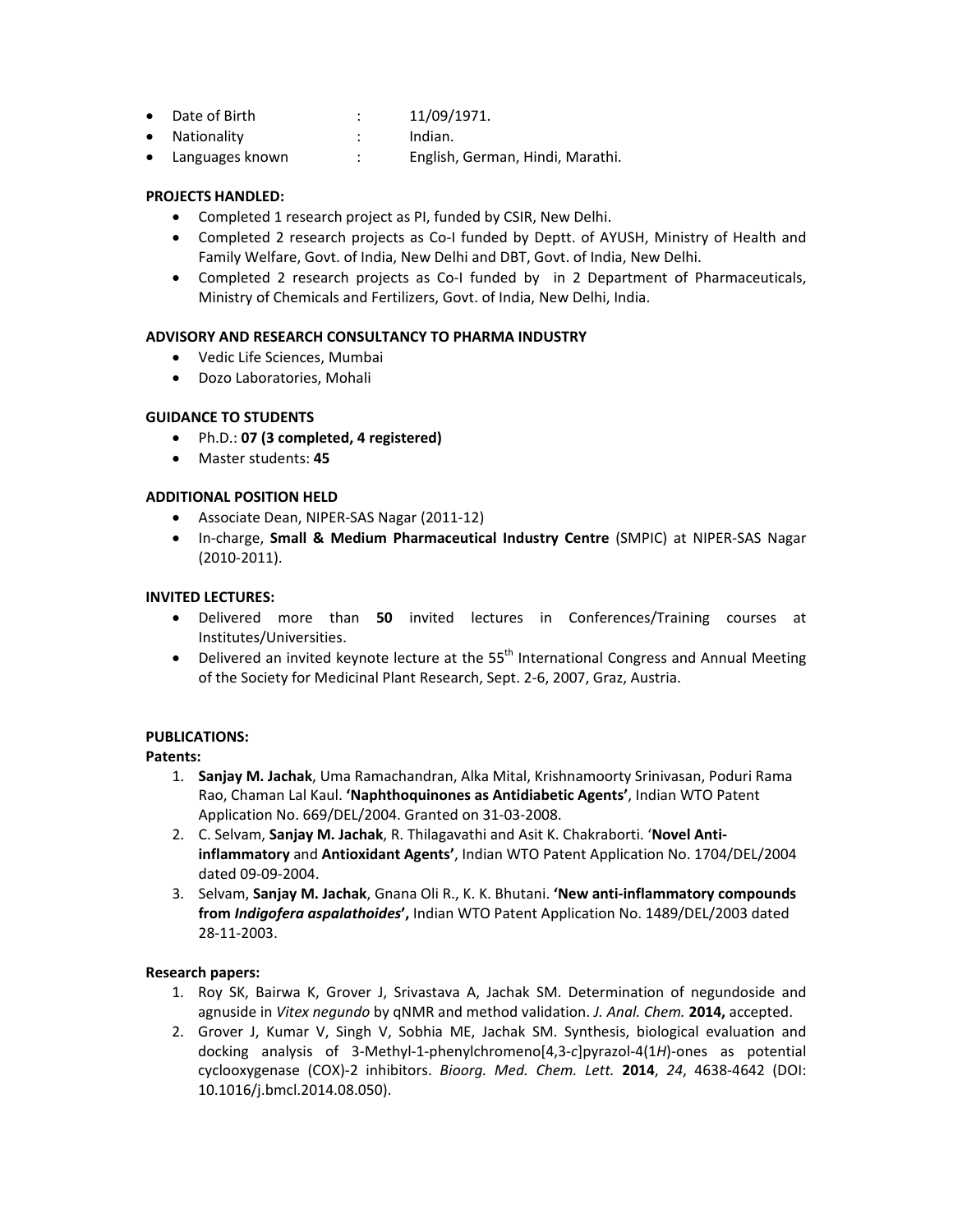- 3. Bahl A, Jachak SM, Palaniveloo K, Ramachandram T, Vairappan CS, Chopra HK. 2‐ Acetoxyverecynarmin C, a new briarane COX inhibitory diterpenoid from *Pennatula aculeata*. *Nat. Prod. Comm.* **2014**, *9*, 1139‐1141.
- 4. Chandna N, Kapoor JK, Grover J, Bairwa K, Goyal V, Jachak SM. Pyrazolylbenzyltriazoles as cyclooxygenase inhibitors: synthesis and biological evaluation as dual anti-inflammatory and antimicrobial agents. *New J. Chem.* **2014**, *38*, 3662‐3672.
- 5. Jachak SM, Gautam R, Patel R. Cyclooxygenase inhibitory, anti‐inflammatory, and antioxidant activities of *Inula cuspidata*. *Nat. Prod. Comm.* **2014**, under review.
- 6. Bairwa K, Jachak SM. Anti‐inflammatory potential of a lipid based formulation of rotenoid rich fraction prepared from *Boerhaavia diffusa* L. *Pharm. Biol.* **2014**, under revision.
- 7. Grover J, Kumar V, Singh V, Bairwa K, Sobhia ME, Jachak SM. Synthesis, biological evaluation, molecular docking and theoretical evaluation of ADMET properties of nepodin and chrysophanol derivatives as cyclooxygenase (COX‐1, COX‐2) inhibitors. *Eur. J. Med. Chem.* **2014**, *80,* 47‐56.
- 8. Bairwa K, Srivastava A, Jachak SM. Quantitative analysis of boeravinones in the roots of *Boerhaavia diffusa* by UPLC‐PDA. *Phytochem. Anal.* **2014**, *25*, 415‐420 (DOI 10.1002/pca.2509).
- 9. Grover J, Roy SK, Jachak SM. Potassium carbonate‐mediated efficient and convenient synthesis 3‐Methyl‐1‐phenylchromeno[4,3‐*c*]pyrazol‐4(1*H*)‐ones. *Synth. Comm.* **2014**, *44*, 1914‐1923.
- 10. Chandna N, Kumar S, Kaushik P, Kaushik D, Roy S, Gupta GK, Jachak SM, Kapoor JK, Sharma PK. Synthesis of novel celecoxib analogues by bioisosteric replacement of sulfonamide as potent anti‐inflammatory agents and cyclooxygenase inhibitors. *Bioorg. Med. Chem.* **2013**, *21*, 4581‐4590.
- 11. Roy SK, Kumari N, Gupta S, Pahwa S, Nandanwar H, Jachak SM. 7‐Hydroxy‐(*E*)‐3‐ phenylmethylene‐chroman‐4‐one analogues as efflux pump inhibitors against *Mycobacterium smegmatis* mc<sup>2</sup> 155. *Eur. J. Med. Chem.* **2013**, *66*, 499‐507.
- 12. Roy SK, Pahwa S, Kumari N, Agrahari UC, Bhutani KK, Jachak SM and Nandanwar HS. NorA efflux pump inhibitory activity of coumarins from *Mesua ferrea*. *Fitoterapia* **2013**, *90*, 140‐ 150.
- 13. Roy SK, Bairwa K, Grover J, Srivastava A, Jachak SM. Analysis of flavonoids and iridoids in *Vitex negundo* Linn. by HPLC‐PDA and method validation. *Nat. Prod. Comm.* **2013**, *8*, 1241‐ 1244.
- 14. Bairwa K, Singh IN, Roy SK, Grover J, Shrivastava A, Jachak SM. Rotenoids from *Boerhaavia diffusa* as cyclooxygenase (COX)‐1, COX‐2 inhibitors. *J. Nat. Prod.* **2013**, *76*, 1393‐1398.
- 15. Somendu K Roy, Amit Srivastava, Sanjay M. Jachak. Analysis of homoisoflavonoids in *Caesalpinia digyna* by HPLC‐ESI‐MS, HPLC and method validation. *Nat. Prod. Comm*. 2012, **7**, 1189‐1192.
- 16. Somendu K Roy, Sonika Pahwa, Hemraj Nandanwar, Sanjay M. Jachak. Phenlypropanoids of *Alipina galanga* as efflux pump inhibitors in *Mycobacterim smegmatis* mc<sup>2</sup> 155. *Fitoterapia* 2012, **83**, 1248‐1255.
- 17. Sougata Ghosh, Mehul Ahire, Sumersingh Patil, Amit Jabgunde, Minakshi Bhat Dusane, Bimba N. Joshi, Karishma Pardesi, **Sanjay Jachak**, Dilip D. Dhavale, Balu A. Chopade. Antidiabetic activity of *Gnidia glauca* and *Dioscorea bulbifera*: Potent amylase and glucosidase inhibitors. *Evidence Compl. Alternative Med.*, vol. 2012, Article ID 929051, 10 pages, 2012. doi:10.1155/2012/929051.
- 18. Gaurav Kaithwas, Raju Gautam, **Sanjay M. Jachak**, Arvind Saklani. Antiarthritic effects of *Ajuga bracteosa* Wall ex. Benth. In acute and chronic models of arthritis in albino rats. *Asian Pacific Journal of Tropical Biomedicine* 2012, **2**, 185‐188.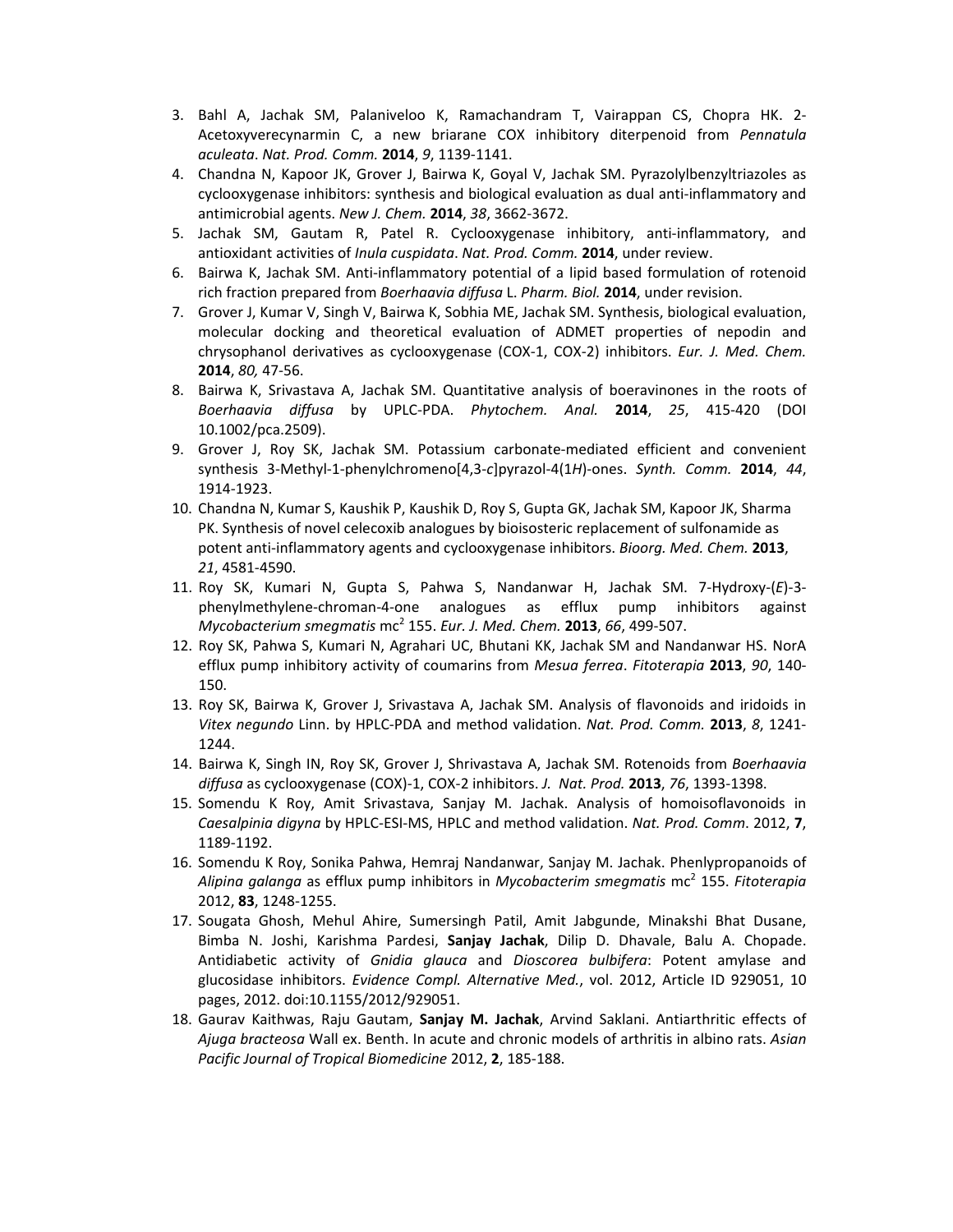- 19. Somendu K Roy, Udai Chand Agrahari, Raju Gautam, Amit Srivastava, **Sanjay M. Jachak.** Isointricatinol, a new antioxidant homoisoflavonoid from the roots of *Caesalpinia digyna* Rottler. *Nat. Prod. Res.* 2012, **26**, 690‐695.
- 20. Raju Gautam, **Sanjay M. Jachak**, Vivek Kumar, C. Gopi Mohan. Synthesis, biological evaluation and molecular docking studies of stellatin derivatives as cyclooxygenase (COX‐1, COX‐2) inhibitors and anti‐inflammatory agents. *Bioorg. Med. Chem. Lett.* 2011, **21**, 1612‐ 1616.
- 21. Raju Gautam, **Sanjay M. Jachak,** Arvind Saklani. Anti‐inflammatory effect of *Ajuga bracteosa* Wall Ex. Benth. mediated through cylooxygenase (COX) inhibiton. *J. Ethnopharmacol.* 2011, **133,** 928‐930.
- 22. **Sanjay M. Jachak**, Raju Gautam, C. Selvam, Himanshu Madhan, Amit Srivastava, Taj Khan. Anti-inflammatory, cyclooxygenase inhibitory and antioxidant activities of standardized extracts of *Tridax procumbens* L. *Fitoterapia* 2011, **82**, 173‐177.
- 23. Raju Gautam, Amit Srivastava, **Sanjay M. Jachak.** Simultaneous determination of naphthalene and anthraquinone derivatives in *Rumex nepalensis* Spreng. roots by HPLC: Comparison of different extraction techniques and method validation. *Phytochem. Anal.* 2011, **22**, 153‐157.
- 24. Uma R. Lal, Shailendra M. Tripathi, **Sanjay M. Jachak**, Kamlesh K. Bhutani, Inder P. Singh. RP‐ HPLC analysis of Jirakadyarishta and chemical changes during fermentation. *Nat. Prod. Comm.* 2010, **5**, 1767‐1770.
- 25. Harmeet S. Sandhu, Sameer Sapra, Mukesh Gupta, Kunal Nepali, Raju Gautam, Sunil Yadav, Raj Kumar, **Sanjay M. Jachak**, Manoj Chugh, Manish K. Gupta, Om P. Suri, K.L. Dhar. Synthesis and biological evaluation of arylidene analogues of Meldrum's acid as a new class of antimalarial and antioxidant agents. *Bioorg. Med. Chem.* 2010, **18**, 5626‐5633.
- 26. Madhukar N. Jachak , Maruti G. Ghagare, Dilip R. Birari, Ramhari V. Rote, Muddassar A. Kazi, **Sanjay M. Jachak**, Raghunath B. Toche. A novel synthetic approach towards pyrazole‐4‐ carboxamides using *N*‐(3‐(dimethylamino)‐2‐formylacryloyl) formamide. *Monatsh. Chem.* 2010, **141**, 569‐576.
- 27. Raju Gautam, Kailas V. Karkhile, Kamlesh K Bhutani, **Sanjay M. Jachak**. Anti‐inflammatory, cyclooxygenase (COX)‐2, COX‐1 inhibitory and free radical scavenging effects of *Rumex nepalensis* Spreng. *Planta Med.* 2010, **76**, 1564‐1569.
- 28. Raju Gautam, Amit Srivastava, **Sanjay M. Jachak.** Determination of chromones in *Dysophylla stellata* by HPLC: Method development, validation and comparison of different extraction methods. *Nat. Prod. Comm.* 2010, **5**, 555‐558.
- 29. Uma R. Lal, Shailendra M. Tripathi, **Sanjay M. Jachak**, Kamlesh K. Bhutani, Inder P. Singh. Chemical changes during fermentation of Abhayarishta and its standardization by HPLC‐DAD. *Nat. Prod. Comm.* 2010, **5**, 575‐579.
- 30. Raju Gautam, Amit Srivastava, **Sanjay M. Jachak**, Arvind Saklani. Anti‐inflammatory, cyclooxygenase (COX)‐2, COX‐1 inhibitory and antioxidant effects of *Dysophylla stellata* Benth. *Fitoterapia* 2010, **81**, 45‐49.
- 31. Uma R. Lal, Shailendra M. Tripathi, **Sanjay M. Jachak**, Kamlesh K. Bhutani, Inder P. Singh. HPLC analysis and standardization of Arjunarista‐ An Ayurvedic cardioprotective formulation. *Sci. Pharm.* 2009, **77**, 605‐616.
- 32. Raju Gautam, **Sanjay M. Jachak**. Anti‐inflammatory and cyclooxygenase (COX)‐2 inhibitory activities of *Rumex nepalensis* Spreng. *Planta Med*. 2008, **74**, 1019.
- 33. **Sanjay M. Jachak**, Amit Srivastava, Doris Lechner, Franz Bucar. Evaluation of antimycobacterial activity of some *Piper* species. *Planta Med*. 2008, **74**, 1013.
- 34. Rajesh Rathore, Jay Prakash Jain, Amit Srivastava, **S. M. Jachak**, Neeraj Kumar. Simultaneous determination of Hydrazinocurcumin and phenol red in samples from rat intestinal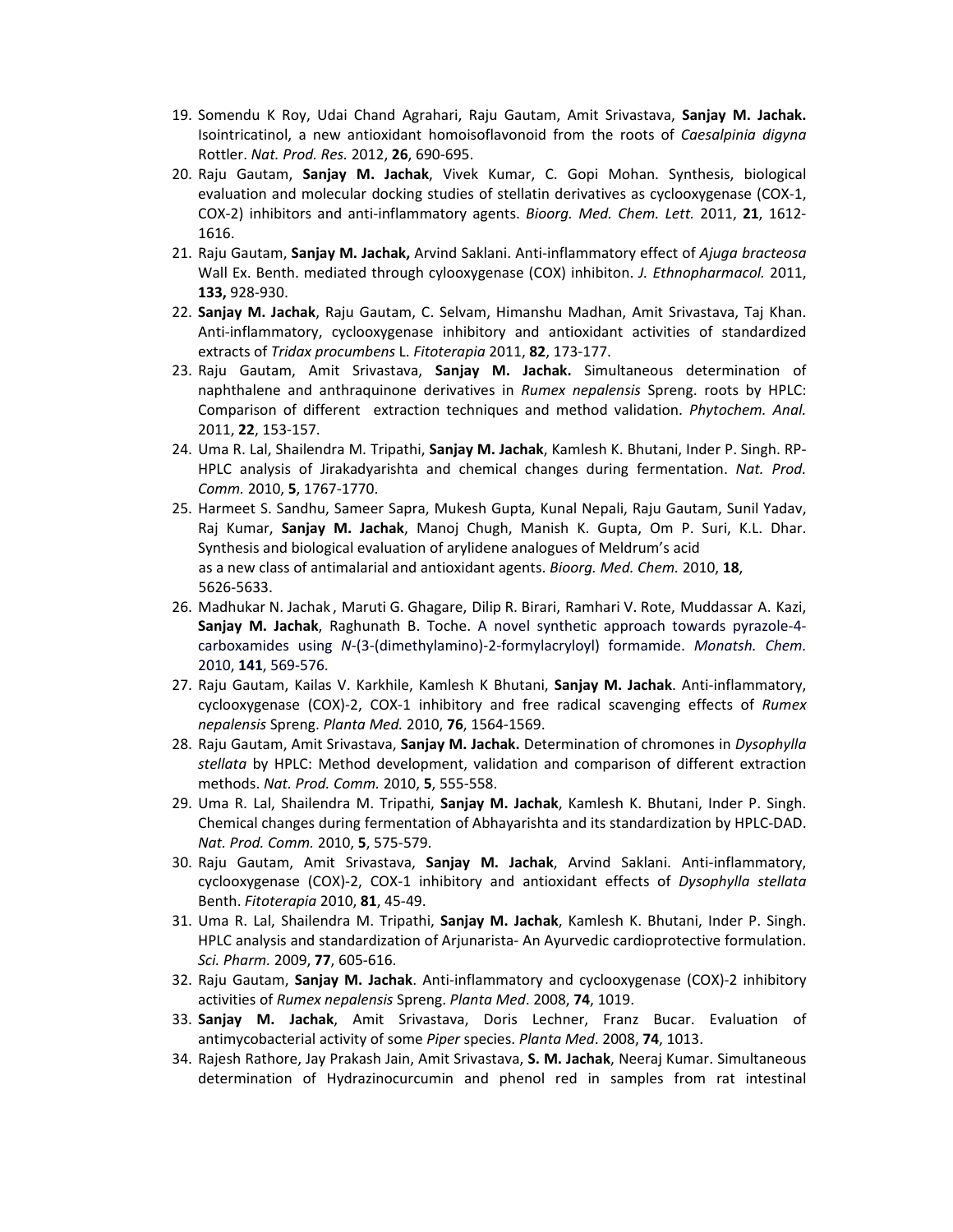permeability studies: HPLC method development and validation. *J. Pharm. Biomed. Anal.* 2008, **46**, 374‐380.

- 35. **Sanjay M. Jachak**, C. Selvam, Amit Srivastava, Vijay Ahuja. Evaluation of anti‐inflammatory activity and identification of bioactive compounds from *Vitex negundo* L., *Cardiospermum halicacabum* L. and *Tridax procumbens* L. *Planta Med*. 2007, **73**, 802‐803.
- 36. **Sanjay M. Jachak.** Characterization, design and synthesis of potential COX‐2 inhibitors based on natural products. *Planta Med*. 2006, **72**, 1021.
- 37. C. Selvam, **Sanjay M. Jachak**, R. Thilagavathi and Asit K. Chakraborti. Design, synthesis, biological evaluation and molecular docking of curcumin analogues as antioxidant, cyclooxygenase inhibitory and anti‐inflammatory agents. *Bioorg. Med. Chem. Lett.* 2005, **15**, 1793‐1797.
- 38. C. Selvam, **Sanjay M. Jachak**, Gnana Oli R., Ramasamy Thilagavati, Asit K. Chakraborti, K. K. Bhutani. A New Cyclooxygenase (COX) Inhibitory Pterocarpan from *Indigofera aspalathoides*: Structure Elucidation and Determination of Binding Orientation in the Active Sites of the Enzyme by Molecular Docking. *Tetrahedron Lett.* 2004, **45**, 4311‐4314.
- 39. C. Selvam, **Sanjay M. Jachak**. A Cyclooxygenase (COX) Inhibitory Biflavonoid from the seeds of *Semecarpus anacardium*'. *J. Ethnopharmacol.* 2004, **95**, 209‐212.
- 40. C. Selvam, **Sanjay M. Jachak**, K.K. Bhutani. Cyclooxygenase Inhibitory Flavonoids from the stem bark of *Semecarpus anacardium* Linn. *Phytother. Res.* 2004, **18**, 582‐584.
- 41. Shilpi Mittal, Alpeshkumar Malde, C. Selvam, K.H.S. Arun, P. S. Johr, **Sanjay M. Jachak**, P. Rama Rao, P. V. Bharatam and H. P. S. Chawla. Synthesis and evaluation of S‐4‐(3‐ thienyl)phenyl‐‐methylacetic acid. *Bioorg. Med. Chem. Lett*. 2004, **14**, 979‐982.
- 42. **S. M. Jachak**, F. Bucar, Th. Kartnig. Anti‐inflammatory activity of *Biophytum sensitivum* in carrageenin induced rat paw oedema. *Phytother. Res.* 1999, **13**, 73‐74.
- 43. F. Bucar, **S. M. Jachak**, Y.Noreen, Th. Kartnig, L. Bohlin, M. Schubert‐Zsilavecz,. Amentoflavone from *Biophytum sensitivum* and its effect on COX ‐ 1/COX‐2 catalysed prostaglandin biosynthesis. *Planta Med.* 1998, **64**, 373‐374.
- 44. F. Bucar, **S. M. Jachak**, Th. Kartnig, M. Schubert‐Zsilavecz. Phenolic compounds from *Biophytum sensitivum*. *Pharmazie* 1998, **53**, 651‐653.

#### **Review articles and book chapter:**

- 45. Grover J, Jachak SM. Coumarins as privileged scaffold for anti-inflammatory drug development. *Curr. Top. Med. Chem.* **2014**, under review.
- 46. Mishra S, Aeri V, Gaur PK, Jachak SM. Phytochemical, therapeutic and Ethnopharmacological Overview of a Traditionally Important Herb: *Boerhavia diffusa* Linn. *Biomed Res Int.* **Volume 2014**, Article ID 808302, 19 pages (http://dx.doi.org/10.1155/2014/808302).
- 47. Bairwa K, Grover J, Kania M, Jachak SM. Recent developments in chemistry and biology of curcumin analogues. *RSC Advances* **2014**, 4, 13946‐13978.
- 48. Christina Kourtesi, Anthony R. Ball, Ying‐Ying Huang, **Sanjay M. Jachak**, D. Mariano A. Vera, Proma Khondkar, Simon Gibbons, Michael R. Hamblin, George P. Tegos. Microbial Efflux Systems and Inhibitors: Approaches to Drug Discovery and the Challenge of Clinical Implementation. *The Open Microbiol. J.* 2013, **7**(Suppl 1‐M3), 34‐52.
- 49. **Sanjay M. Jachak**, Somendu K Roy, Shiv Gupta, Pallavi Ahirrao, Simon Gibbons. Small Molecule Efflux Pump Inhibitors from Natural Products as a Potential Source of Anti‐ microbial Agents. In: Anti‐microbial Drug Discovery: Emerging Strategies. (Eds. Tegos GP, Mylonakis E.) Advances in Molecular and Cellular Microbiology Series. CABI, Oxford, UK. **2012**, *pp. 62‐76.*
- 50. Raju Gautam, **Sanjay M. Jachak**. Recent Developments in Anti‐inflammatory Natural Products. *Med. Res. Rev.* 2009, **29**, 767‐820.